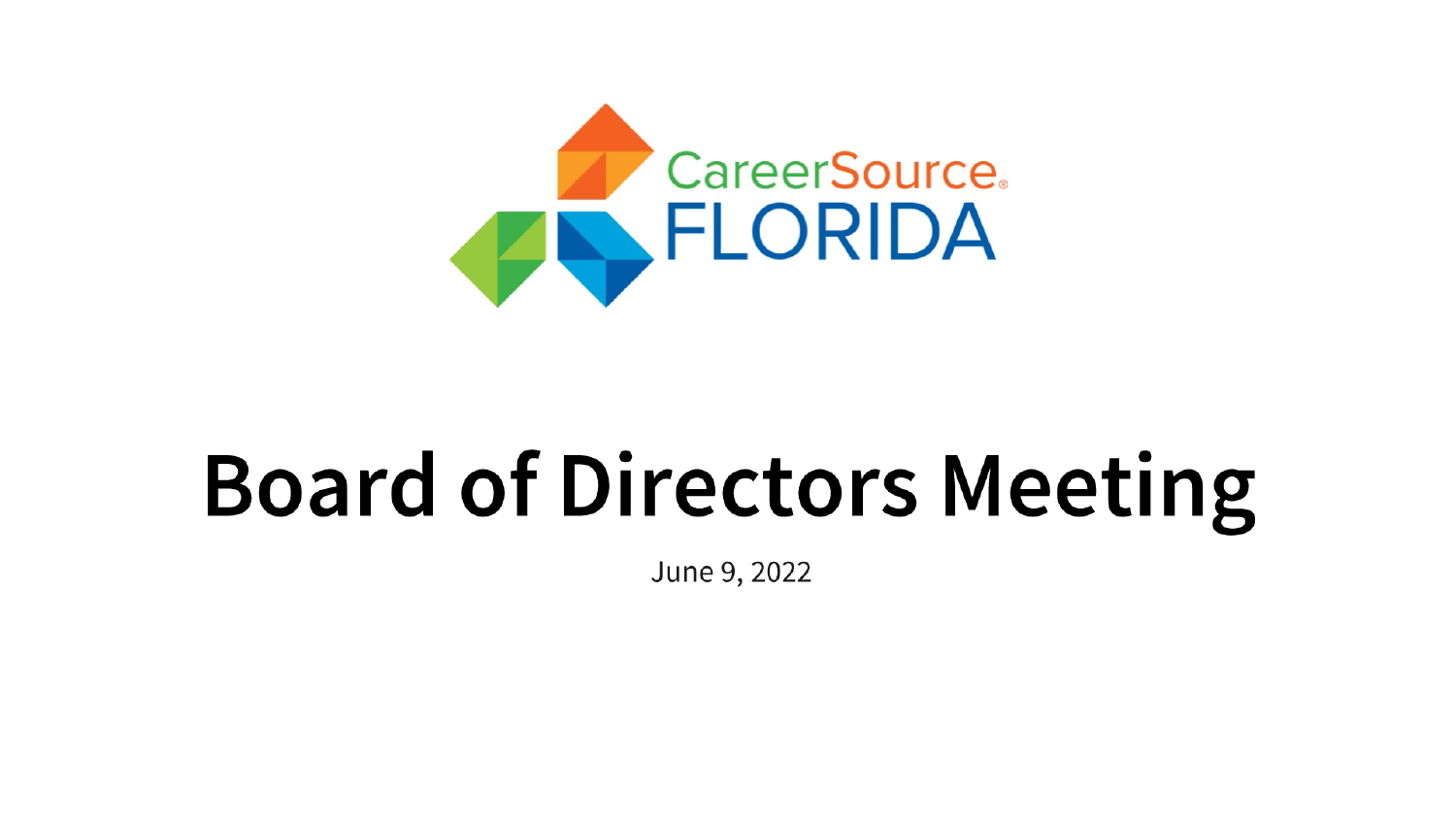### **REACH Act Letter Grades**



**Katie Crofoot Director REACH Office** 



**Mark Baird Deputy Director REACH Office** 

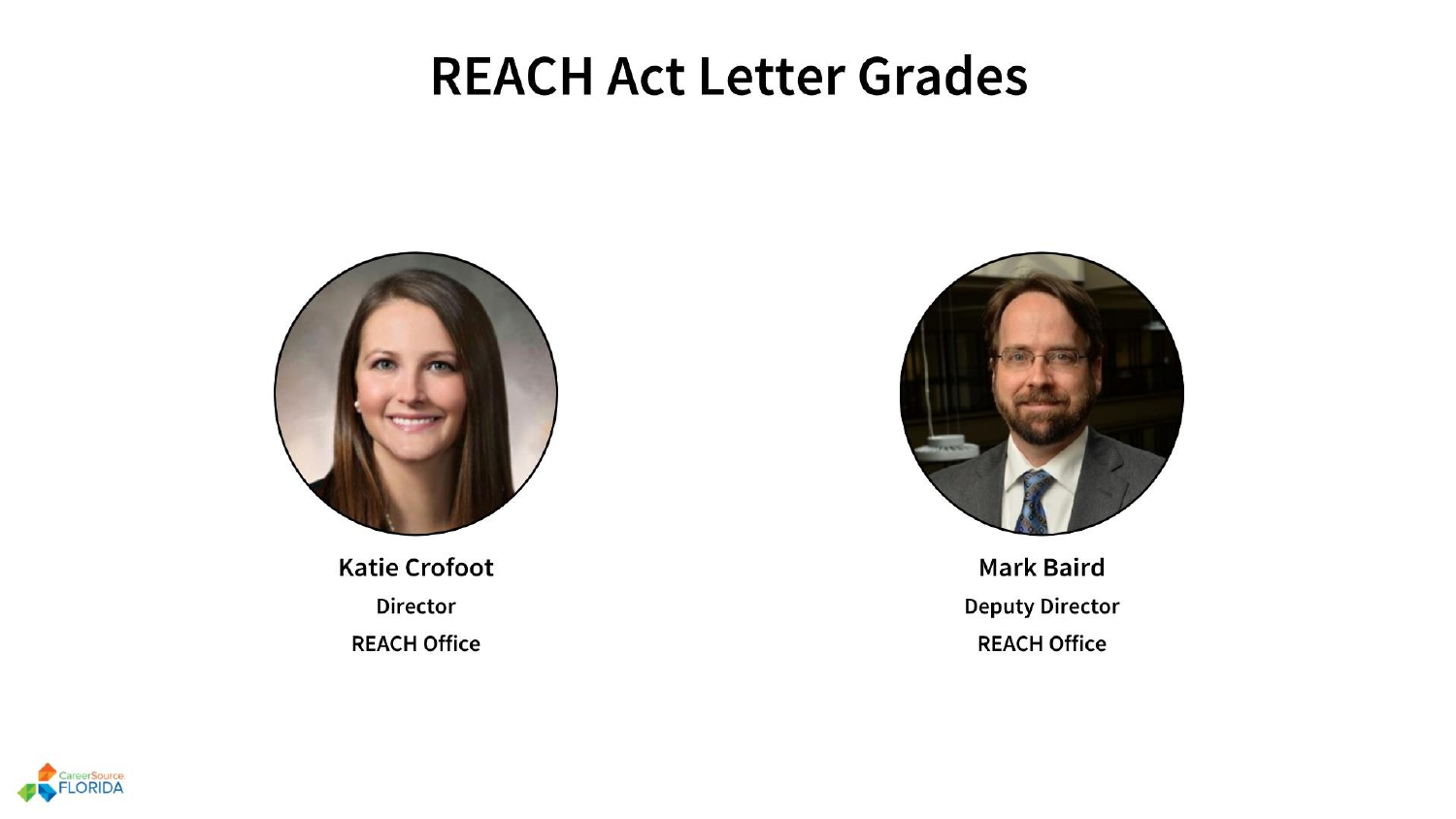## The Reimagining Education and Career Help Act

Florida's 2021 Reimagining Education and Career Help Act, known as the REACH Act, is a comprehensive blueprint for enhancing **access**, **alignment** and **accountability** across the state's workforce development system.

The workforce development system spans Florida's education, workforce and social safety net systems.

The REACH Act positions Florida to better serve those with barriers to education and employment. Greater access to high-quality jobs and career options will put more Floridians on the pathway to economic prosperity and self-sufficiency.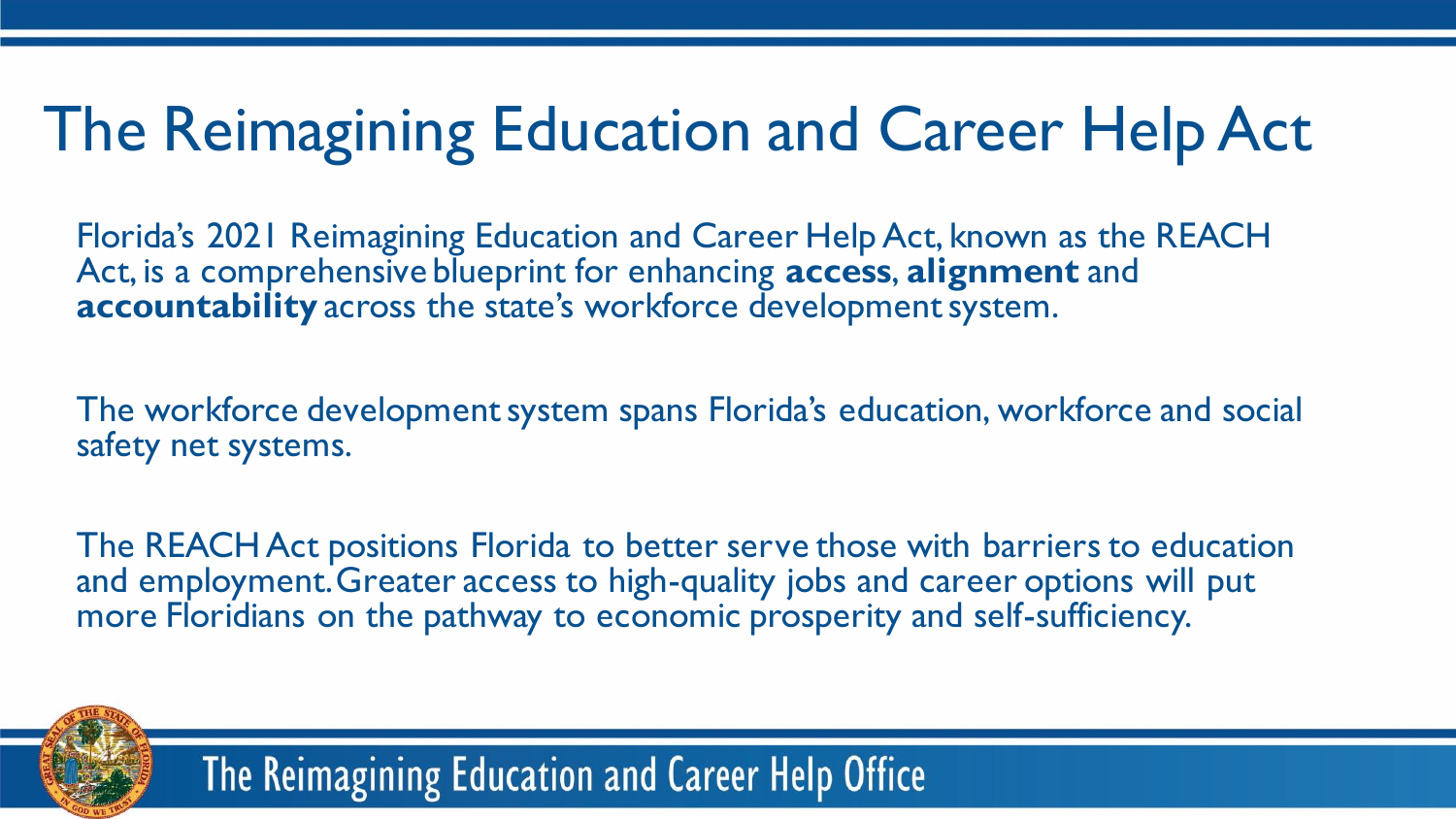## Statutory Authority

Section 14.36(3)(h), *Florida Statutes –* Title IV, Executive Branch; Chapter 14, Governor; Reimagining **Education and Career Help Act:** 

*Develop the criteria for assigning a letter grade for each local workforce development board under s. [445.004.](http://www.leg.state.fl.us/Statutes/index.cfm?App_mode=Display_Statute&Search_String=&URL=0400-0499/0445/Sections/0445.004.html) The criteria shall, in part, be based on local workforce development board performance accountability measures and return on investment. The majority of the grade shall be based on the improvement by each local workforce development board in the long-term self-sufficiency of participants through outcome measures such as reduction in long-term public assistance and the percentage of participants whose wages were higher after program completion compared to wages before participation in a program.*

Section 445.004(8), *Florida Statutes* – CareerSource Florida, Inc., and the state board; creation; purpose; membership; duties and powers:

*Annually, beginning July 1, 2022, the state board shall assign and make public a letter grade for each local workforce development board using the criteria established by the Office of Reimagining Education and Career Help under s. 14.36.*

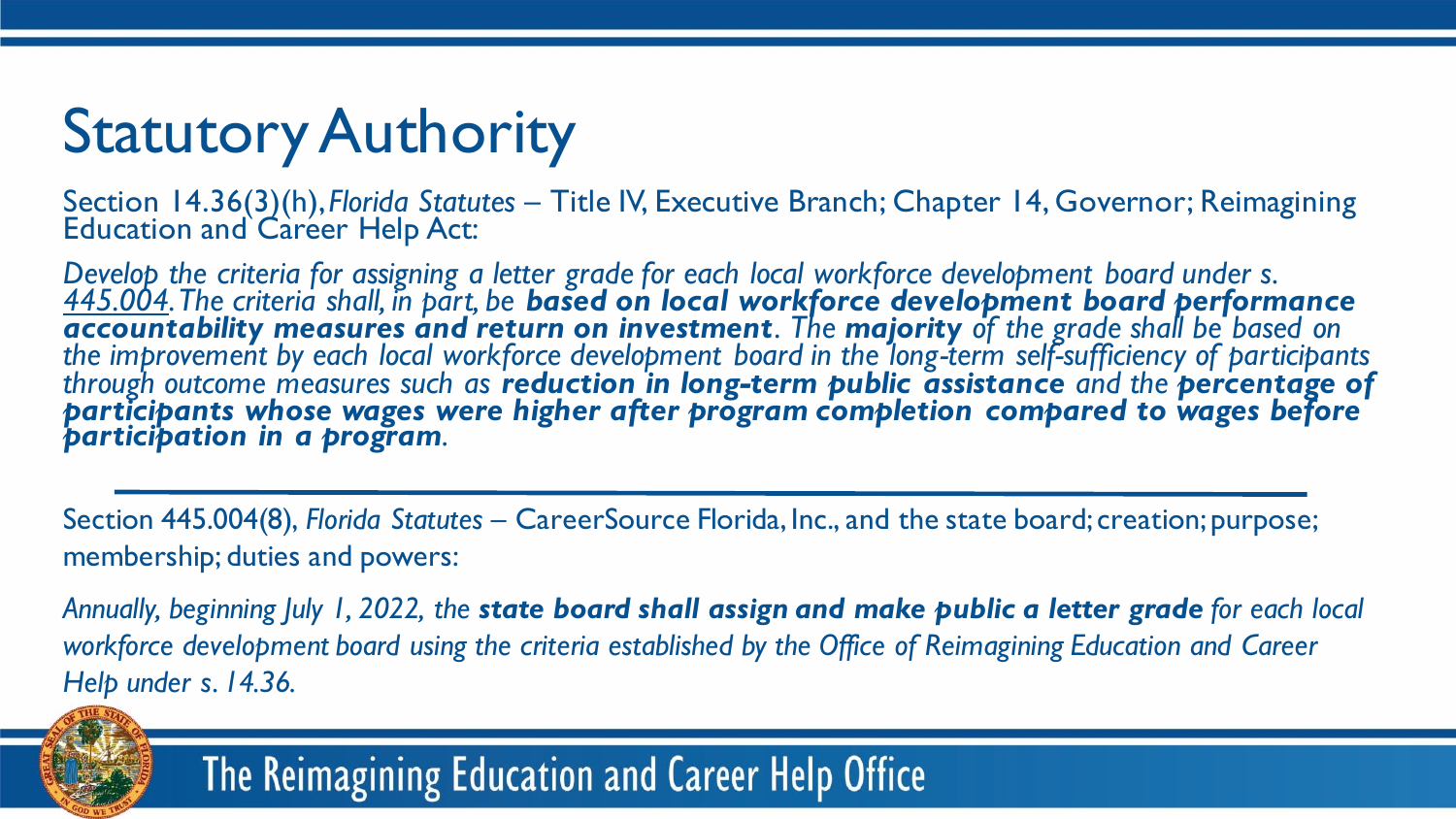### Development Timeline

**November 2021** – Constituted a cross-sector collaborative work group and established bi-weekly meeting cadence.

**December 2021** – Conducted listening session with local workforce development board representatives & added three local workforce development board representatives to work group.

**January 2022** – Requested feedback from local workforce development boards to better understand unique local performance measures.

**April 28, 2022** – Solicited feedback on draft measures from listening session participants.

**May 23, 2022** – CareerSource Florida Virtual Partner Council meeting with local workforce development boards executive directors and CEOs.

**June 10, 2022** – Circulate four years of historical data on measures to local workforce development boards and solicit comments.

**June 17, 2022** – Feedback on measures and data due.

**July 2022** – Finalize formula.

**August 15, 2022** – Data from program year available.

**Fall 2022** – Publish program year 2021 baseline grades.

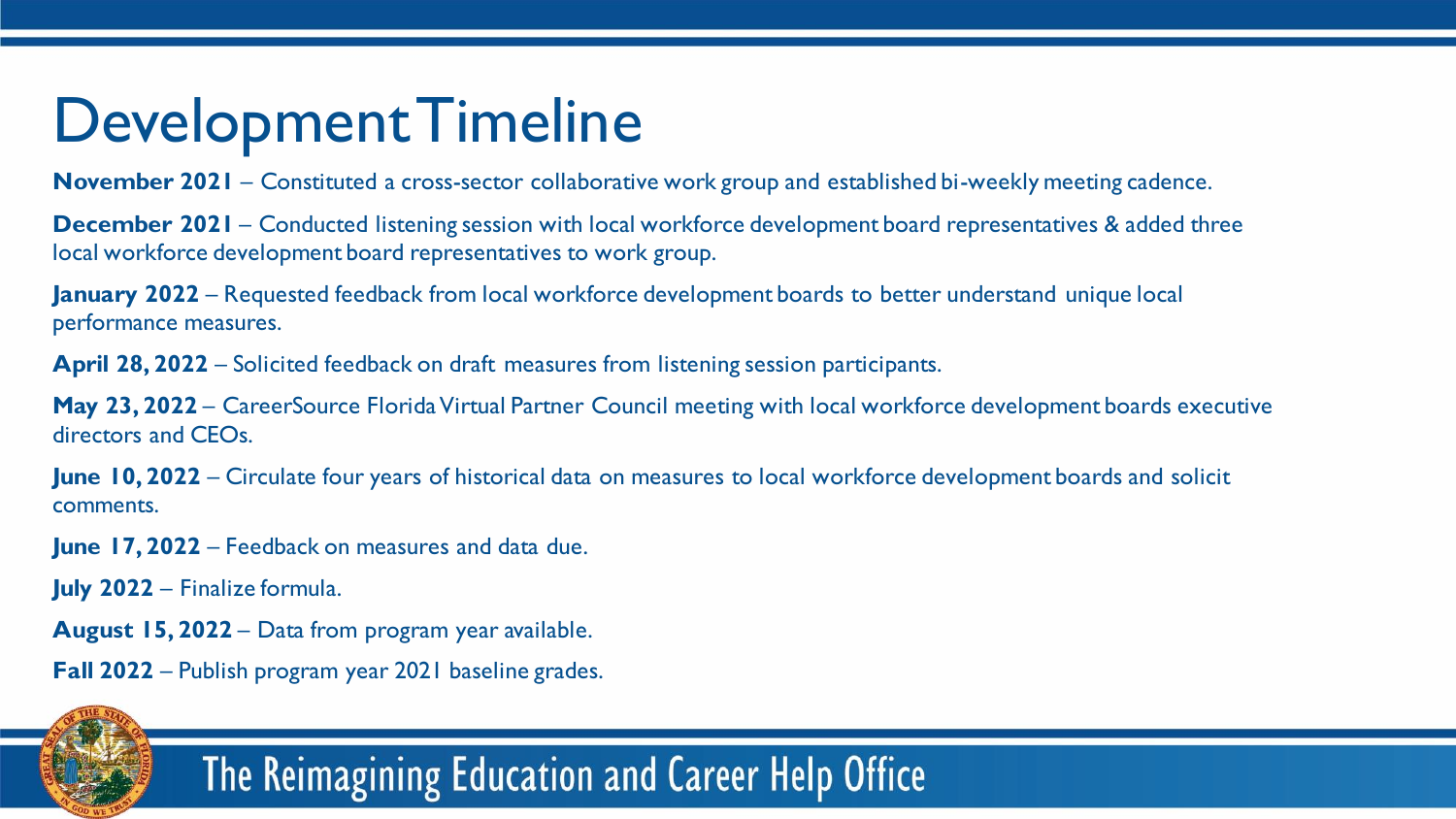## Stakeholder Engagement

#### **Letter Grade Work Group**

Mark Baird, REACH Office Dan McGrew, CareerSource Florida Jacqueline Barreiros, CareerSource Florida Jerome Salatino, CareerSource Pasco Hernando Rick Beasley, CareerSource South Florida Jennifer German, CareerSource Gulf Coast Daniel Harper, Department of Economic Opportunity Charles Williams, Department of Economic Opportunity Shawna Reid, Department of Education Kristopher Bice, Department of Education

#### **Listening Session Group**

#### **Executive Directors**

Rick Beasley, CareerSource South Florida Donna Doubleday, CareerSource Heartland Phyllis Marty, CareerSource North Central Florida Jerome Salatino, CareerSource Pasco Hernando

#### **Chief Operating Officers**

Jennifer German, CareerSource Gulf Coast Kelly Jordan, CareerSource Okaloosa Walton Corey Weaver, CareerSource Citrus Levy Marion Michelle Zieziula, CareerSource Tampa Bay

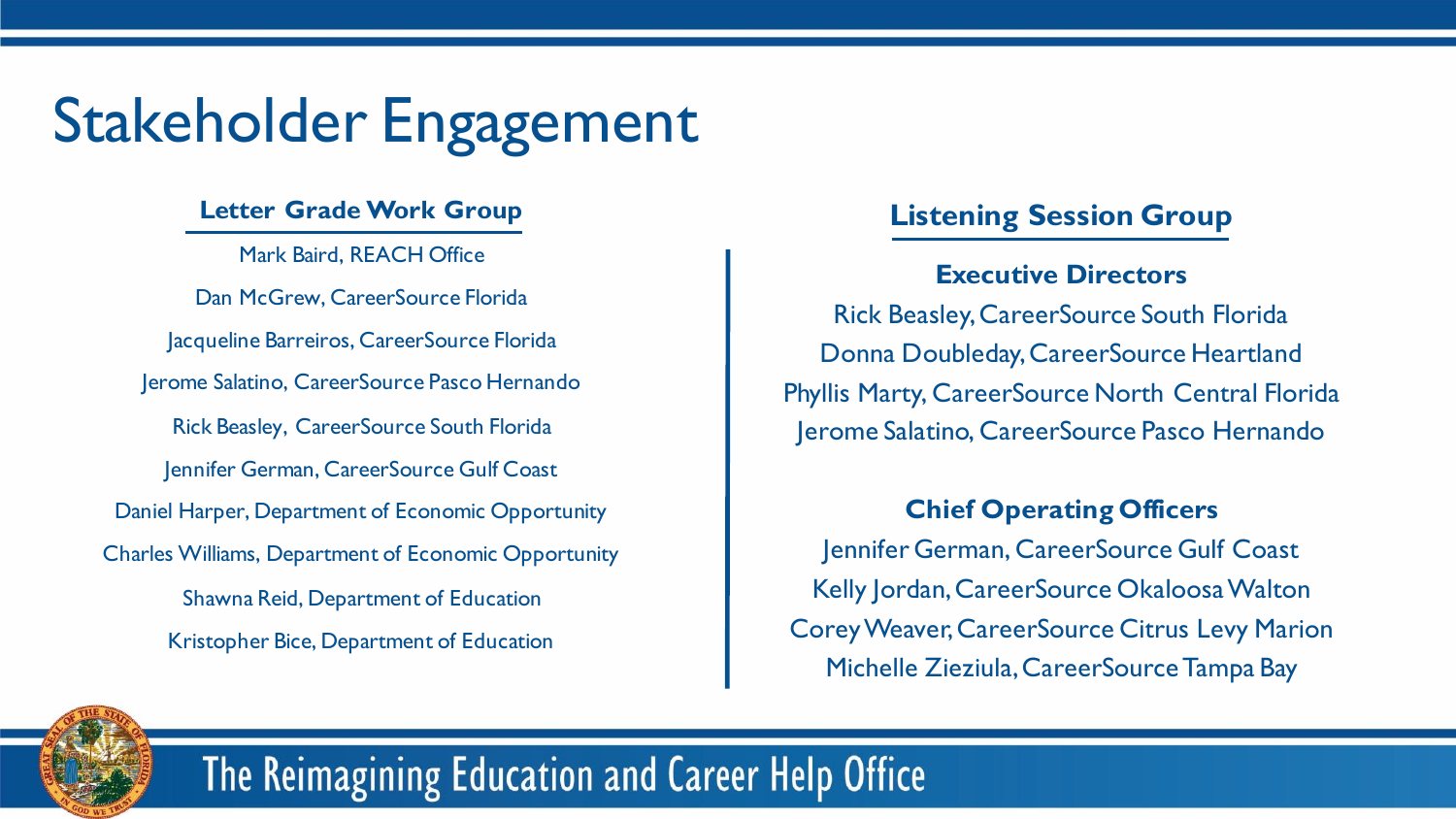### Measure Development

The cross-sector workgroup developed and agreed upon ten guiding principles for the development of measures across four categories of board activity to grade:

- **Employment Services.**
- 2. Training Services.
- 3. Business Services.
- 4. Economic Self-Sufficiency.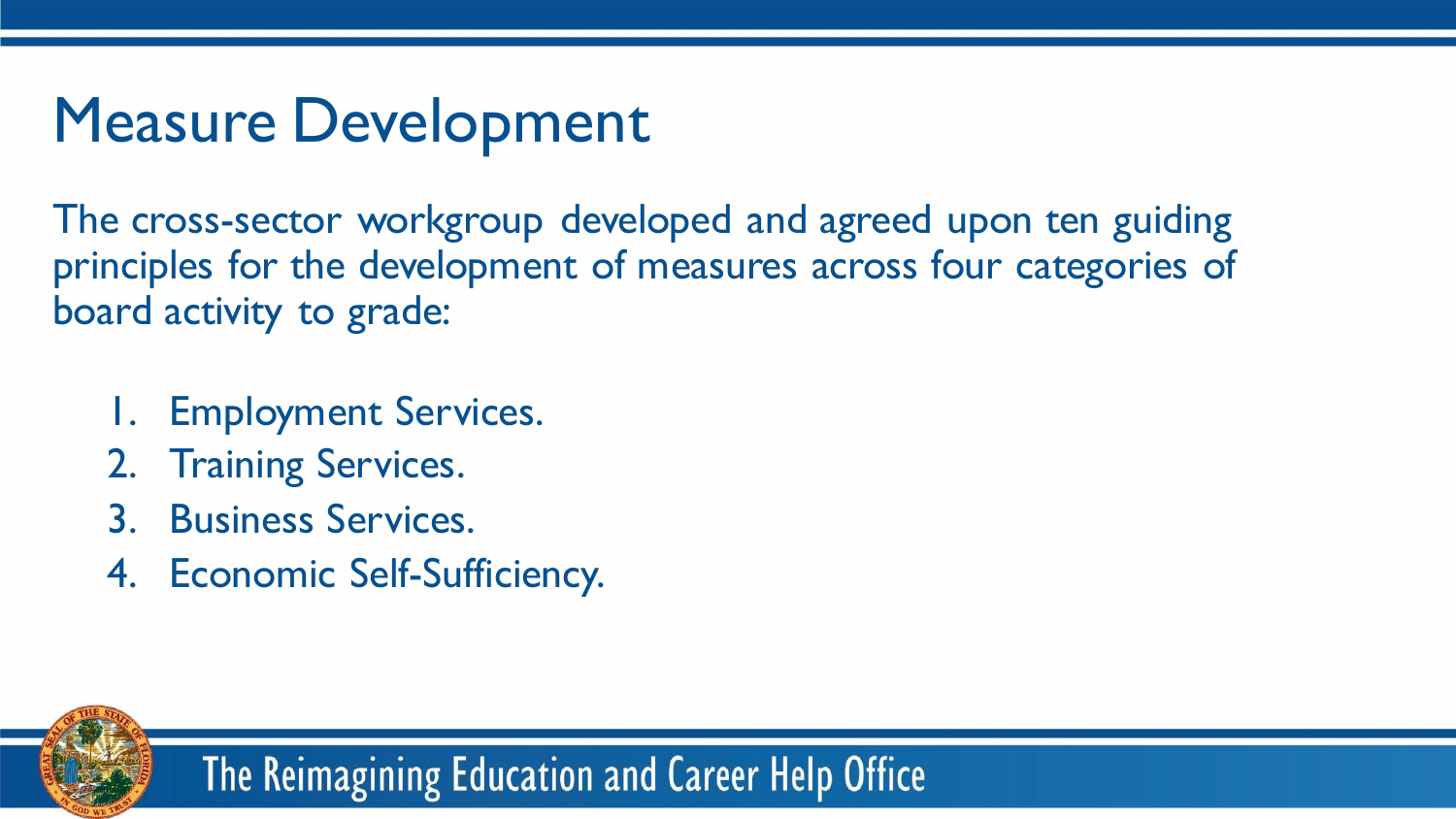## Guiding Principles

- 1. Meet all statutory requirements for the new letter grade system so Floridians can know how well their local workforce development boards are performing in connecting job seekers to employment.
- 2. Maintain consistency with existing federal and state accountability mechanisms.
- 3. Leverage existing measures and data where possible and appropriate.
- 4. Include valid measures from within the program year wherever appropriate to minimize the time between services provided and the measured outcome.
- 5. Incentivize improvement.
- 6. Minimize perverse incentives and unintended consequences.
- 7. Ensure that local workforce development boards are not penalized for serving customers with the most significant barriers.
- 8. Assure quality of data through replication and/or systematic technical review.
- 9. Promote transparency by sharing documentation that describes all data and calculations in the formula.
- 10.Give local workforce development boards the opportunity to review draft formulas and provide feedback.

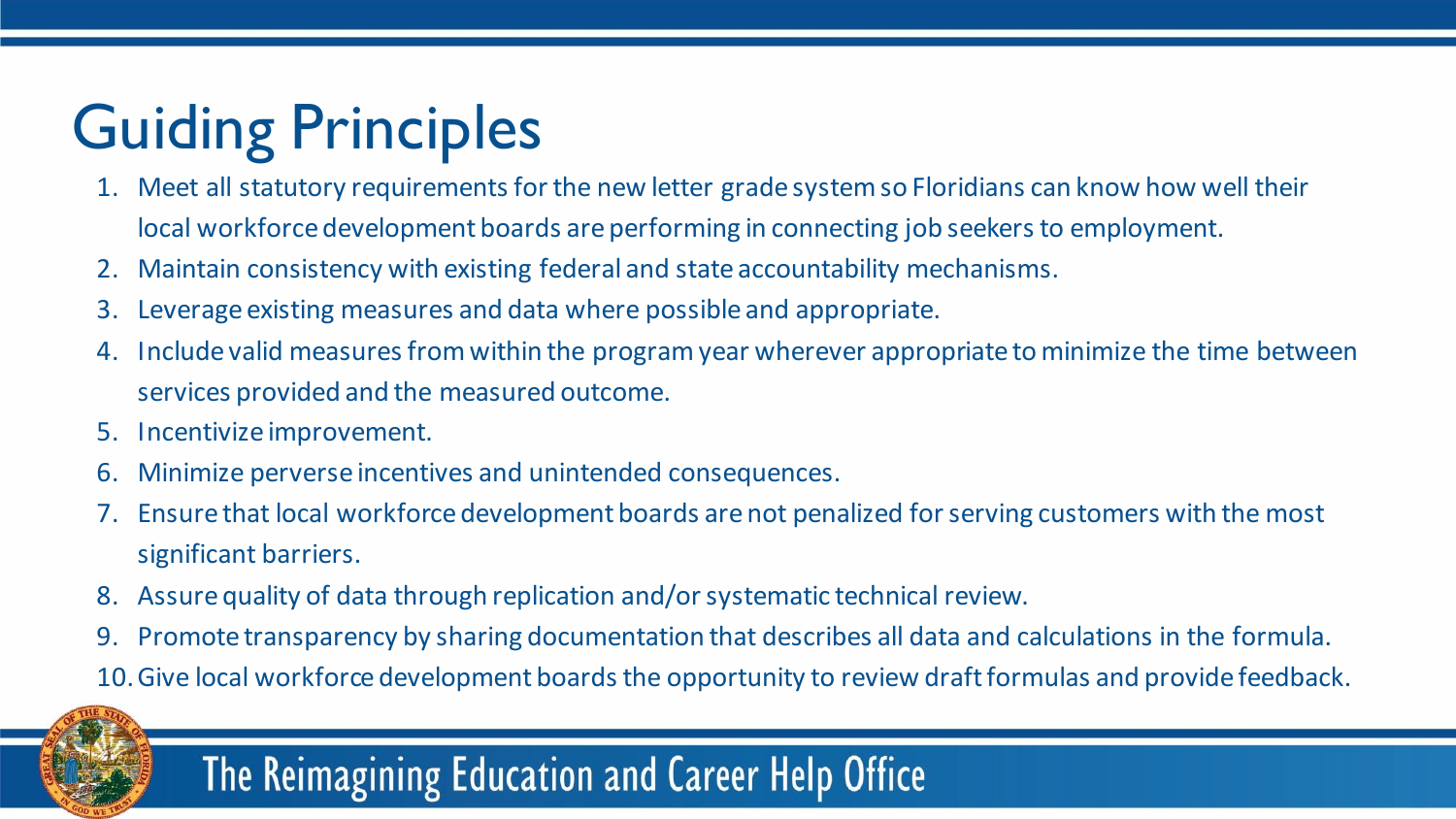### Formula Overview

Seven weighted measures totaling 100% and one "extra credit" measure worth up to five percentage points:

**Measure #1 – 20%**: Employment and Training Services (WIOA measures).

- **Measure #2 – 10%**: Work-Related Training.
- **Measure #3 – 25%**: Earning Increase for WIOA Adult, WIOA Dislocated Worker, and Wagner-Peyser Participants.
- **Measure #4 – 10%**: Completion-to-Funding Ratio.
- **Measure #5 – 5%**: Repeat Business.
- **Measure #6 – 5%**: Business Penetration.
- **Measure #7 – 25%**: Reduction in Public Assistance (not yet available).

**Extra Credit Measure – up to additional five percentage points: Serving Individuals on Public** Assistance (not yet available).

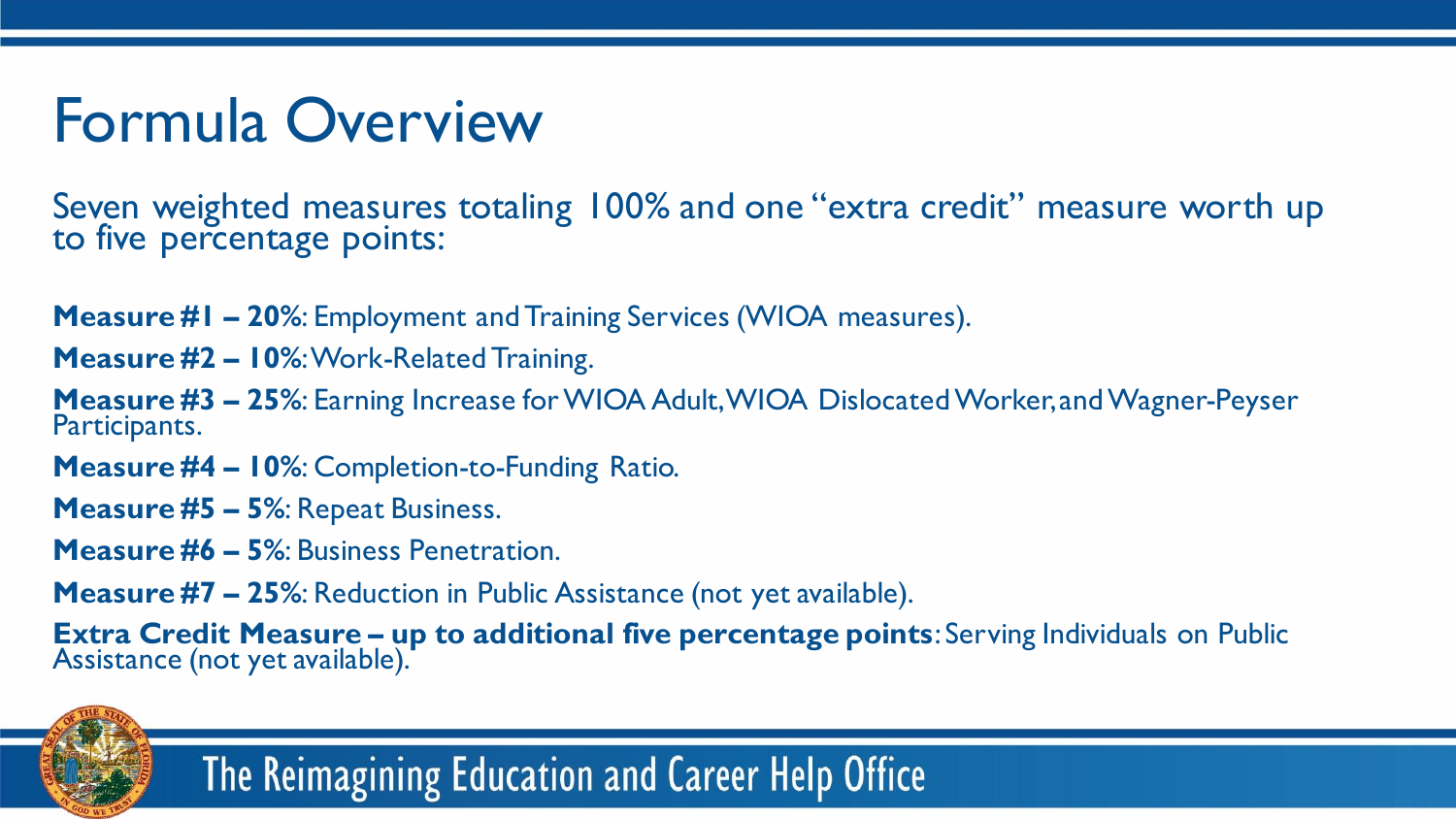### Measure #1

### Employment and Training Services Outcomes

Comprises the local workforce development board's existing 18 federal accountability measures.

These measures include:

- Entered employment  $2^{nd}$  and  $4^{th}$  quarter after exit.
- Median earnings  $2<sup>nd</sup>$  quarter after exit.
- Credential attainment rate.
- Measurable skill gains.

### Category**:** Employment and Training Services Weight: 20%

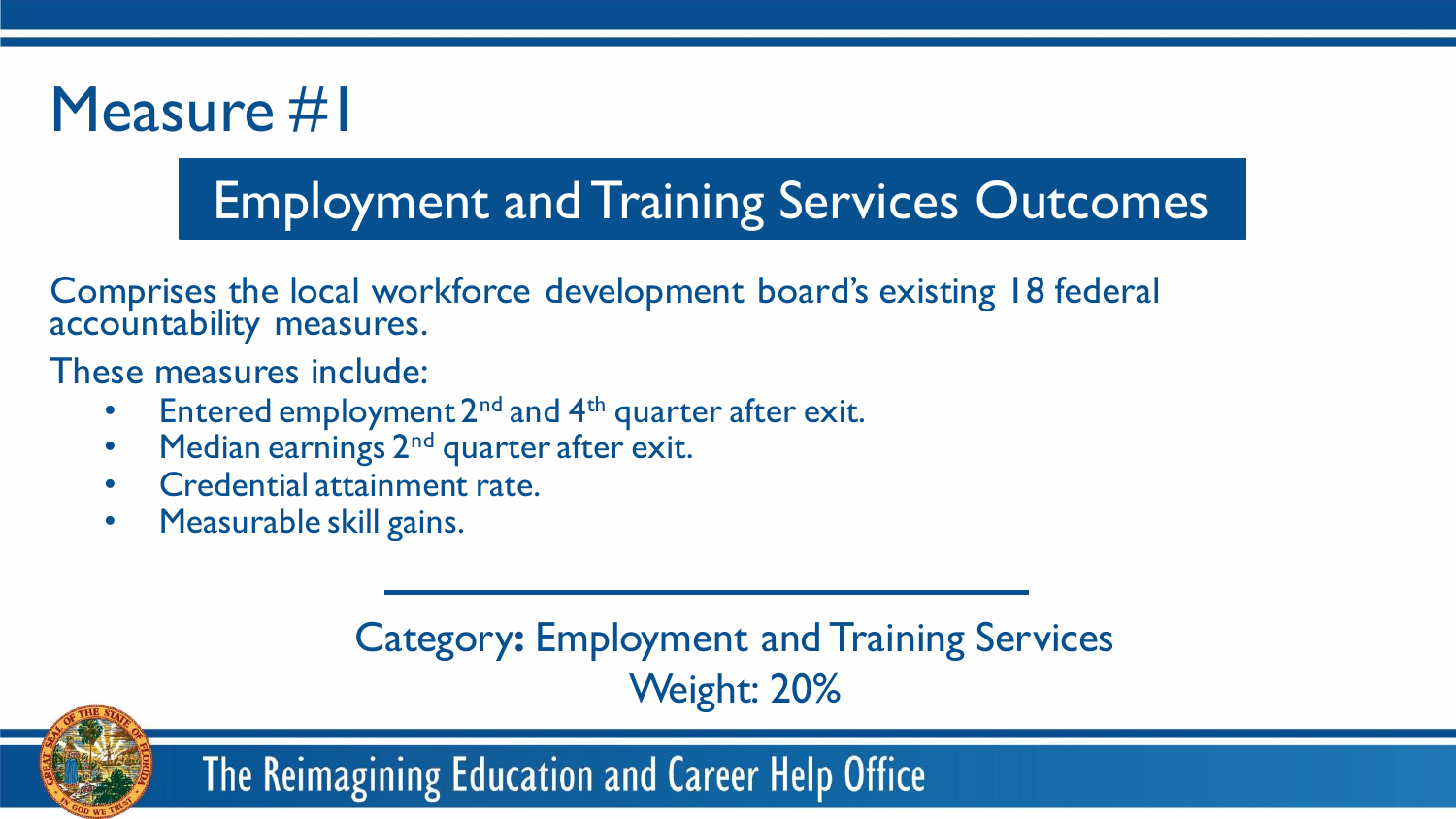

### Work-Related Training

The percentage of all job seekers who received work-related training.

Work-Related Training includes:

- Occupational skills training.
- On-the-job training.
- Registered apprenticeship.
- Customized training for employers.

Category**:** Training Services Weight: 10%

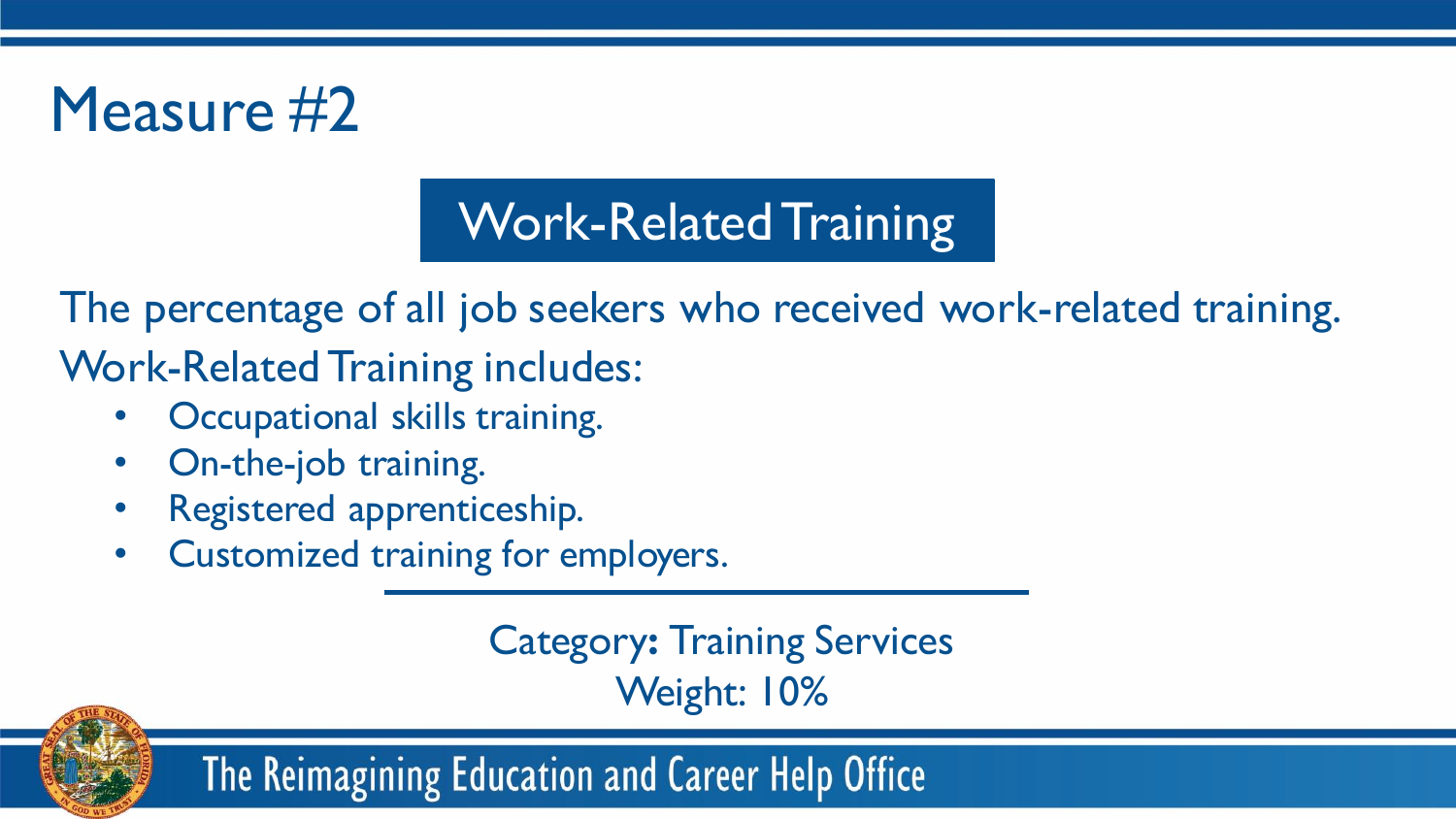

### Earning Increases

The percentage of participants who earned more the second quarter after exit than before their engagement with the local workforce development board.

#### Participants include:

- WIOA Adult.
- WIOA Dislocated Worker.
- Wagner-Peyser.

#### Category: Employment and Training Services, Self-Sufficiency Weight: 25%

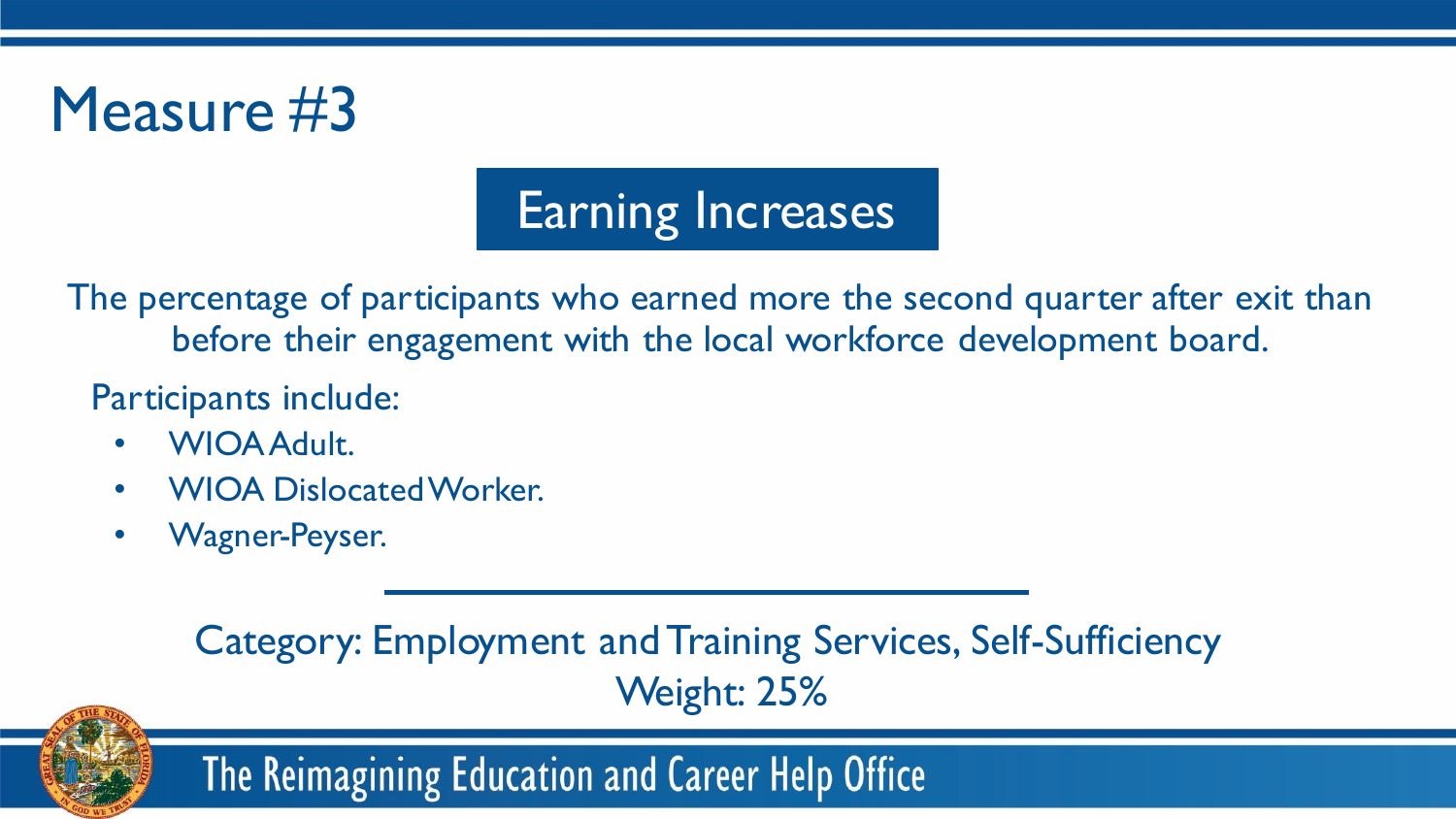

### Completion to Funding Ratio

Compares a local workforce development board's share of statewide WIOA and Wagner-Peyser exiters with the local workforce development board's share of statewide funding allocations.

> Category: Employment and Training Services Weight: 10%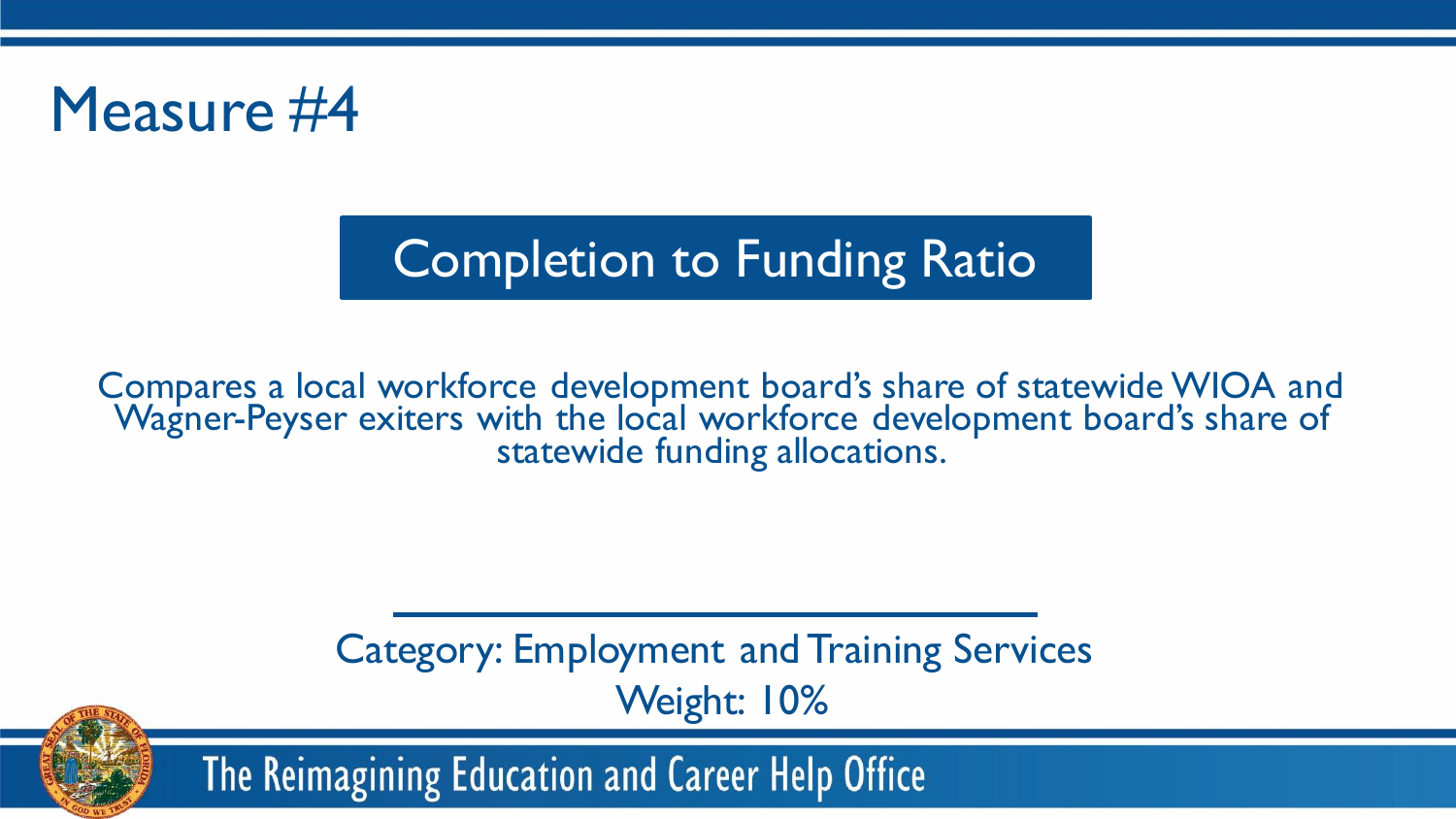

### Repeat Business

#### Percentage of employers served in prior three years that continued to be served in the current program year.

Category: Business Services Weight: 5%

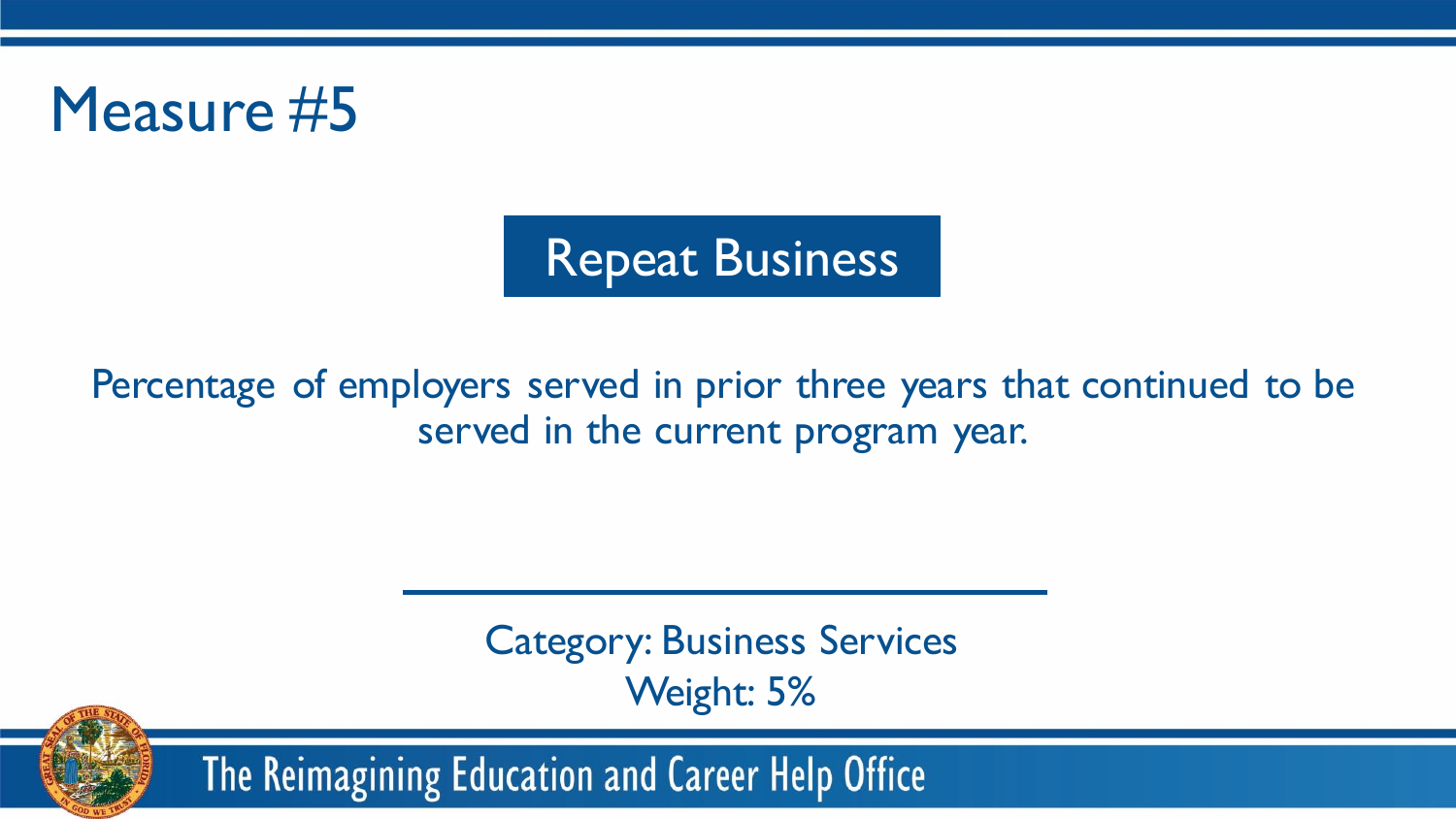

### Business Penetration

#### Compares the percentage of employers served in the current year to the percentage served in the prior year.

Category: Business Services Weight: 5%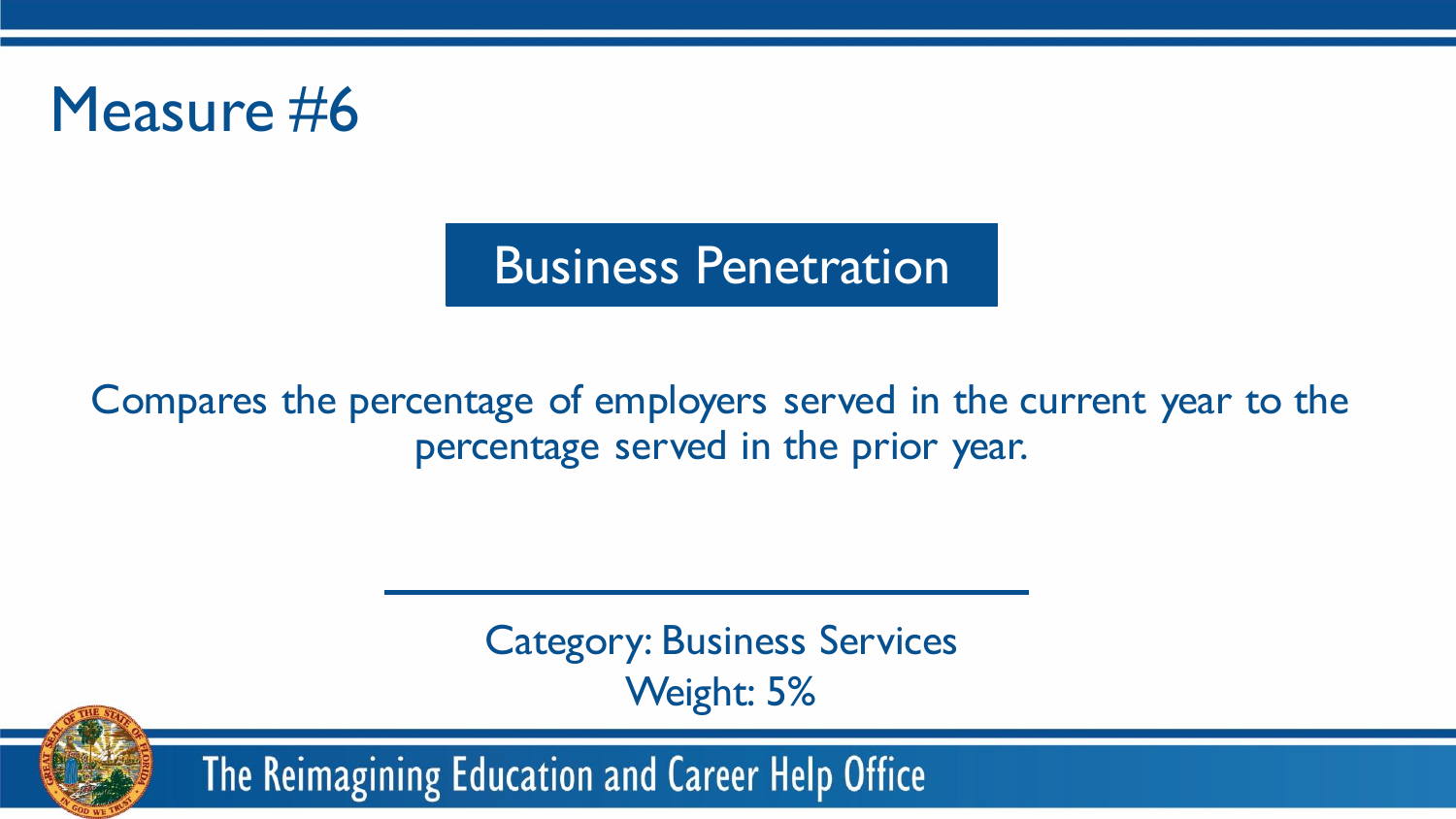

### Reduction in Public Assistance

The percentage of exiters who received SNAP or TANF benefits during their engagement with the local workforce development board who were no longer receiving SNAP or TANF benefits in the fourth quarter after exit.

**NEW MEASURE IN PARTNERSHIP WITH DCF**

Category: Employment and Training Services, Self-Sufficiency Weight: 25%

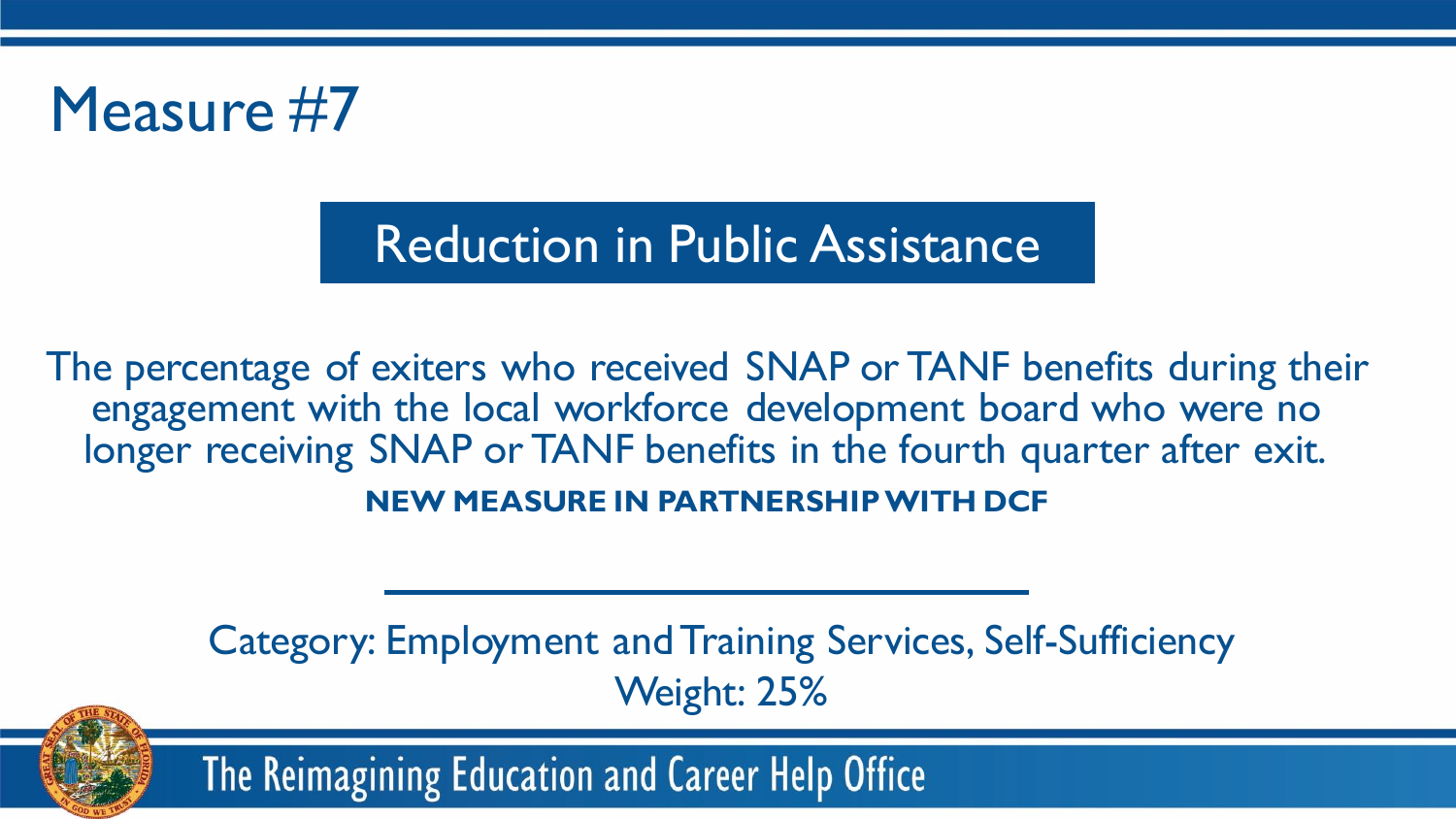### Extra Credit Measure

Serving Individuals on Public Assistance

Awards up to five percentage points toward the total grade based on the percentage of customers receiving SNAP or TANF benefits. **NEW MEASURE IN PARTNERSHIP WITH DCF**

Category: Employment and Training Services, Self-Sufficiency Bonus: Up to five percentage points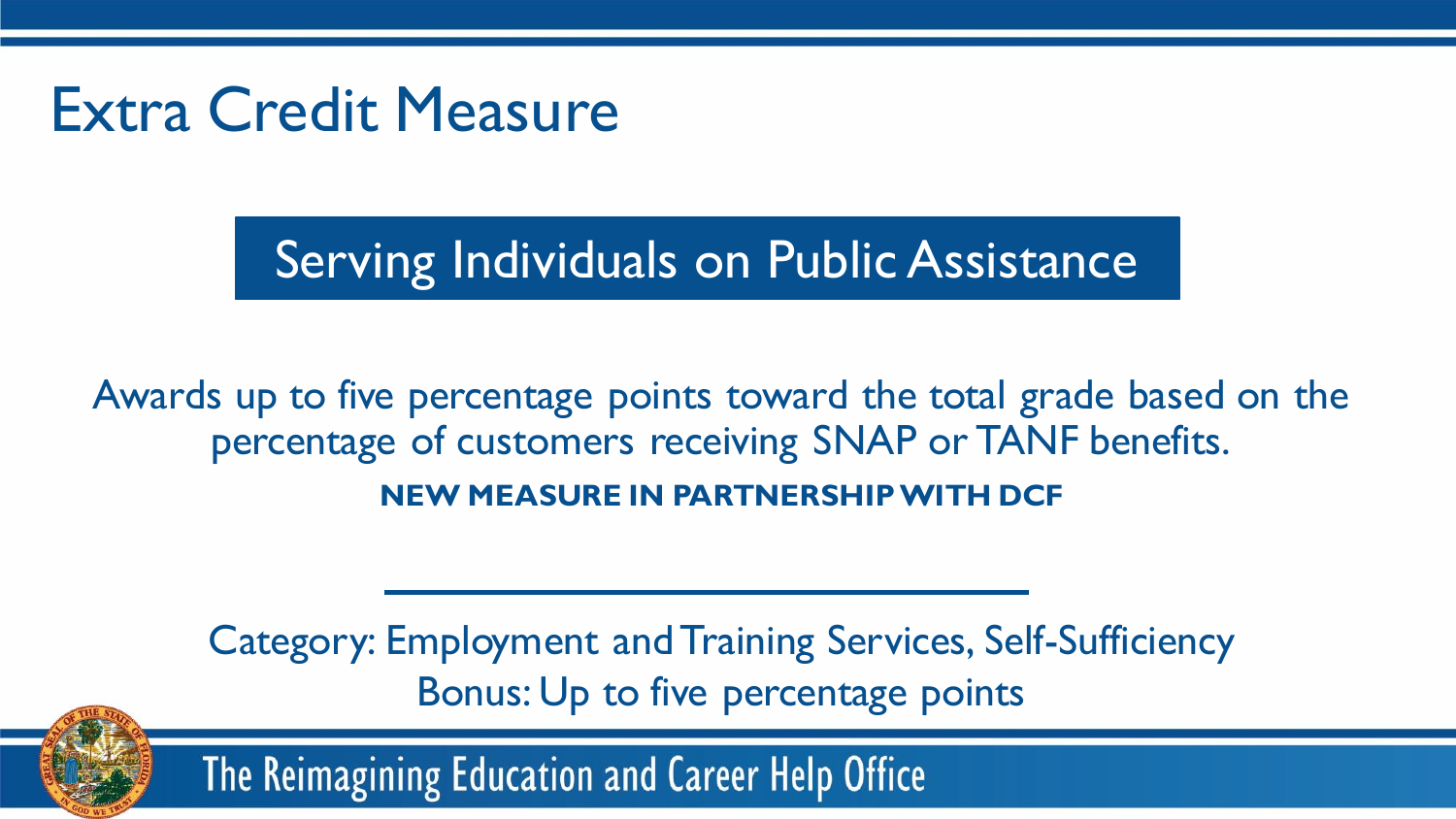Next Steps

**June 10, 2022** – Distribute four years of historical data on measures to local workforce development boards and solicit feedback.

**June 17, 2022** – Feedback from local workforce development boards due.

- **July 2022** Formula finalized.
- **August 15, 2022** Data for program year available.
- **Fall 2022** Publish program year 2021 baseline grades.